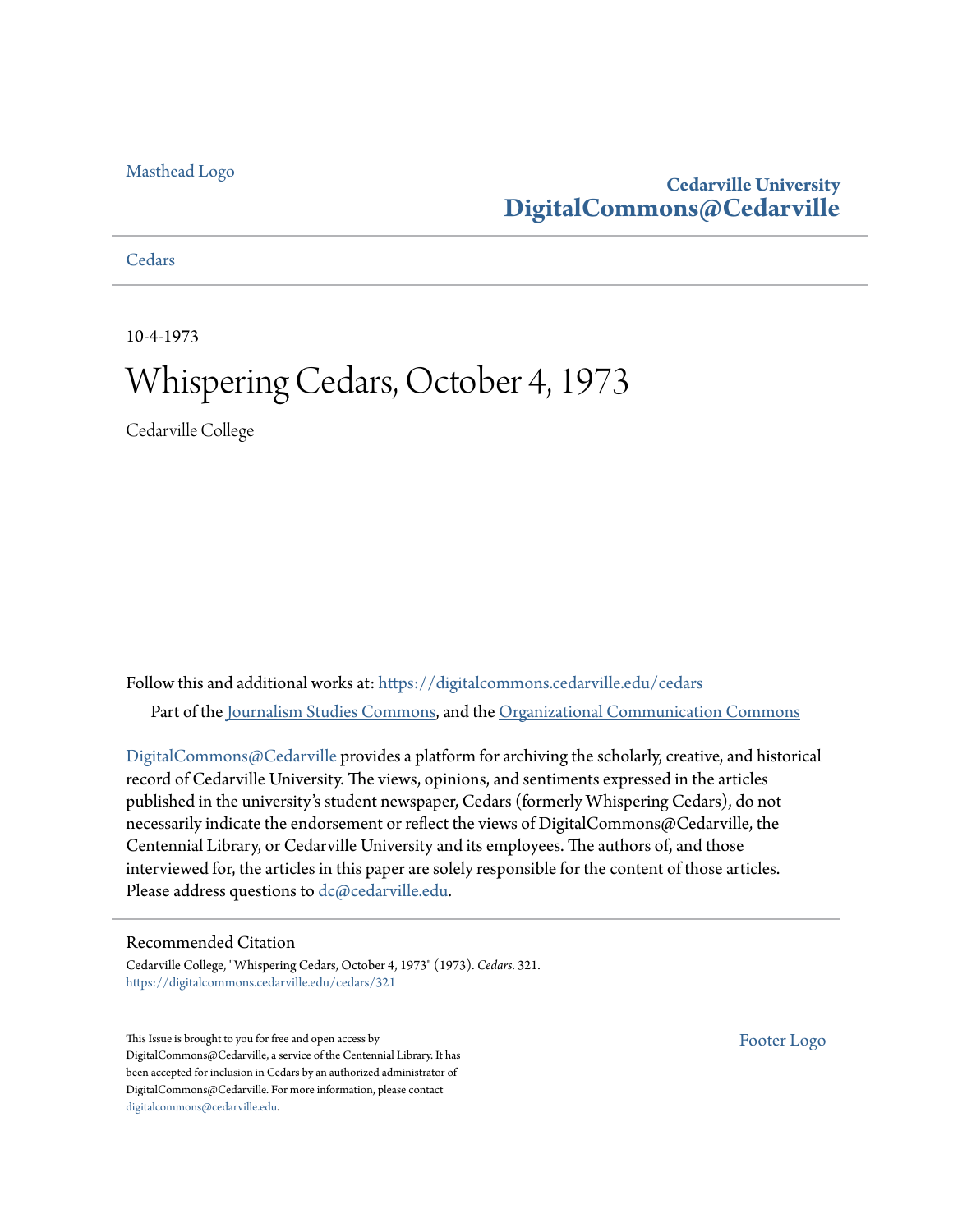# Cedarville College Whispering Cedars

*"For the Word of God and the Testimony of Jesus Christ"* 

Vol. 42, No. I

<sup>A</sup>dedicated group of runners, drivers, and staff gave up part of their summer to testify of our lord Jesus Christ.

## **David Is Coming**

David is coming to Cedarville! David Copperfield, that is! This story by Charles Dickens has been selected by the Drama department to be presented this fall. For those interested in an acting part in this drama, try outs will be held on Wednesday, October 3rd and Thursday, October 4th at Alford Auditorium from 3:30 p.m.-5:00 p.m.

Cross Country Pictures -Page 3 & 4

In addition, there is a need for people to work with the sets, lighting, make-up, publicity, sound, tickets, and wardrobe. If

### INSIDE ...

Confessions of a

Counselor — page 2 & 3  $\,$ 

Welcomes — page 2

Perils of the Cafe — page 3

Soccer — page 4

anyone is interested in helping in these areas, please come to the auditorium on Wednesday or Thursday afternoon.

#### Sacramento, Calif.-Timothy M. Kline, son of Mr. and Mrs. William L. Kline, 620 E. 24th St., Dubuque, Ill., has been awarded silver wings upon graduation

## Conference Still Underway

With this being the beginning of classes many alterations in our study schedules are taking place. Each night this week, October 1-5, Pastor J. Don Jennings has been presenting the Word to our entire student body at the annual Fall Bible Conference. These meetings will all be held in the gym at 7 p.m.

Pastor Jennings is the Pastor of Calvary Baptist Church in Ypsilanti, Michigan. Pastor Jennings has studied both at the Moody Bible Institute in Chicago, Illinois and at the Piedmont Bible Institute in Winston Salem, North Caroliina.

The students participated in the Day of Prayer. Classes were replaced by prayer groups of all classes, clubs, and categories of Christian service on this campus.

1972 C.C. grad., Tim Kline

from U.S. Air Force navigator training at Mather AFB, Calif. Lieutenant Kline is being as-

signed to Seymour Johnson AFB, N.C., for flying duty on the KC-135 aircraft with a unit of the Strategic Air Command.

The lieutenant was commissioned in 1972 upon completion of Officer Training School, Lackland AFB, Tex.

A 1968 graduate of Greene (Iowa) Community High School, he received his B.A. degree in 1972 from Cedarville College. His wife, Janice, is the daughter of Mr. and Mrs. Peter Vlug, 117 Wexford St. SE, Wyoming, Mich.

Cedarville, Ohio

Cross Country Still Runs

#### By Debi Rowland

On August 20th at 12: 00 noon the runners of Cross Country for Christ left Astoria, Oregon on <sup>a</sup> continuous relay across the United States. Seventeen days and eight hours later they arrived in Portland Maine, with 3,421 miles between them and their starting point.

The Cross Country for Christ Team has at this time completed the first three of their four goals. Those goals were to reach people for Christ, to promote Cedarville College, to cross the U.S. in the shortest possible time and to raise at least \$120,- 000 for the Student Body Project. By the use of radio, television, press, specially-prepared tracts and church services countless souls were contacted. Tracts were given to everyone the runners came in contact with to further their ministry. Cedarville College was promoted basically through the thirteen to fifteen churches where services were held by the runners and the staff of Cross Country for Christ. The third goal was exceeded by crossing the U.S. in less time than had originally been planned. They have presently received \$13,000 for the SBP which will cover the expenses. It is hoped, however, that more money will be received for this project within the next few weeks.

The run consisted of four groups with four runners in each group. Each group ran during an eight hour shift, with each member of the group running twice, an hour each time he ran. There were sixteen runners, three van drivers who served as alternative runners, Coach King, who also drove a van, Jeff Kisler, the SBP chairman and the school nurse who attended to the few minor road injuries incurred.

## Youth Conference Set for Nov. 10

Attention Music makers! There are plans in the making that should be of interest to you. The development office and the Mucic department are in the final stages of plans for a new gospel team. It will be a mixture of vocal and instrumental talents selected by Mr. David Matson and Mr. Lyle Anderson.

The team will be going out on a summer tour (Lord Willing) and it is a strong probability that it will represent Cedarville College at The National GARBC Conference. More information will be available when plans are complete.

The Swordbearer's seventh annual youth conference will be taking place on our campus November 10th. The conference is intended for high school young people and it purposes to inform, help, and strengthen these young people in the various areas of their lives. This year's theme comes from I Corinthians 16: 13 which says, "Watch ye, stand fast to the faith . . . be strong."

Two important youth seminars that are being prepared for this day are entitled "How To Live With Yourself and Like It" and "Charismatic Movement." Also, plans are to show the film, "Three."

Mr. James Grier, professor of <sup>p</sup>hilosophy, will be conducting <sup>a</sup> seminar for adults concerning "Our Fractured World."

October 4, 1973

## **Graduate Honored**





Mark Green hands off to John Hutchinson after a long run.

## ew Faculty, Become Acauainted ith the 'Ville

#### By Cheryl Cowen

James McGoldrick, one of the four new faculty members for the 1973-74 school years, has been appointed Assistant Professor of History. He received his B.A. degree from Temple University and his Master's degree from West Virginia University. Mr. McGoldrick was <sup>a</sup> Baptist pastor for eight years before teaching at John Brown University. He later attended West Virginia University from 1970-73. Mr. and Mrs. McGoldrick have one daughter.

David Haffey is teaching Business Law this fall at Cedarville College. After graduating with a Bachelor of Arts degree from both CC and Central State, Mr. Haffey later received his Juris Doctor degree from Notre Dame. He is currently practising law in Xenia.

Mrs. David (Deborah) Haffey, a former Cedarville graduate, has been appointed to the Speech Department. After receiving her Master's degree from OSU, Mrs. Haffey taught on the high school level for 3 years.

Another CC graduate, Mr. avid Wall, will be teaching sociology this fall. After receiving his Master's degree in social work from Indiana University, Mr. Wall worked at the Greene-Clinton Guidance Center in Xenia. Coming to Cedarville College from Traverse City, Michigan, is Mr. Bob Burkett, Dean of Men. A graduate from Central Michigan University with a B.A. in Administration, Mr. Burkett has taught and coached football and later became both a high school principal and school superintendent. Mr. Burkett is specialized in reading, writing, and speaking. He and his wife have four children. Cedarville College's new registrar, Mr. Bob White, is a past pro football player for the Houston Oilers. After graduating from OSU with a B.S. in industrial Arts, Mr. White played one year with the Houston Oilers. Following eight months of active duty in the Army, he moved to Covington, Kentucky, where he taught industrial arts and coached football and basketball for twelve years. Mr. White was first introduced to Cedar ville College in 1957 when he was asked to speak at a sports ban quet being held at the college. His wife is an illustrator for the federal government.

Mrs. Irma Engle is the new R.A. for Faith Hall. She and her husband, a retiree, hail from Engle has been a busy housewife and mother, having reared five boys, two of which are in the ministry. Mrs. Engle has always been involved with youth work in her local church and has taught both young people and adult Sunday School classes.

Miss Virginia Newton, Mad dox Hall's new R.A., comes to Cedarville College from Word of Life where, in addition to tak ing Bible courses, she had the responsibility of being a dorm supervisor. Prior to her studies at Word of Life, Miss Newton was the chief technician in charge of the department of nuclear medicine at Union memorial Hospital, Baltimore, Maryland.

The new R.A. for Williams Hall this year is Mr. 0. B. Scott. Prior to his coming to Cedar ville, Mr. Scott was the owner of a hardware store in Byrsville, Ohio, where he has been in the hardware business for 42 years. Mr. Scott has taught various aged Sunday School classes in his home church and has also worked with the local courts' rehabilitation program involving teenage boys.

### MUSIC!?!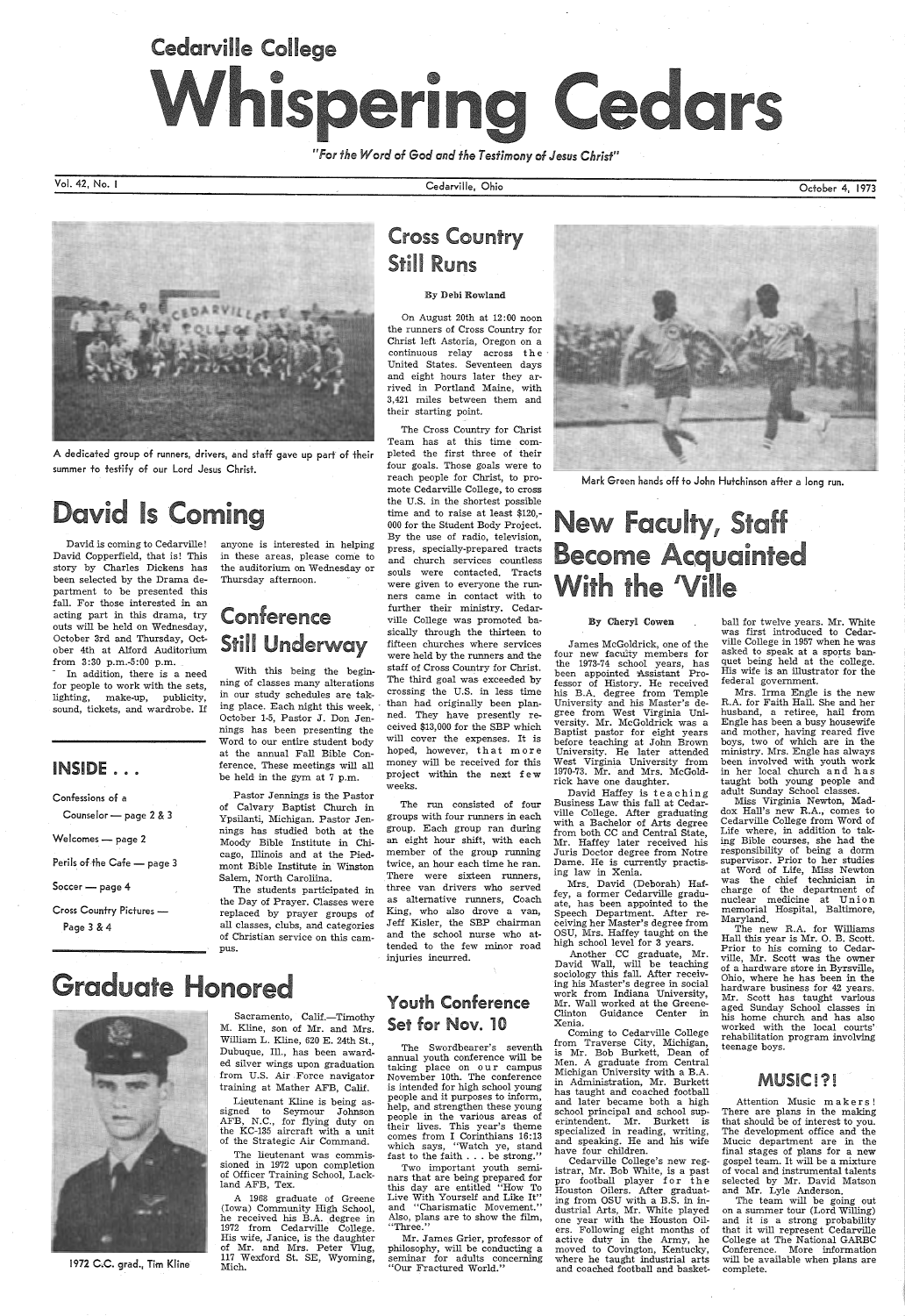# From the Two of Us

## hat's Your Attitude?

At the beginning of this school year, it is appropriate to check what kind of attitudes you have toward this campus as a whole and toward your God. For if you are slack to have a proper attitude to begin with it is certain that shortly you will have problems—BIG problems!

We, as the student body, have the fantastic privilege to be bonded together as a close family, which by the way was the sole purpose of the Freshman initiation. Further, what better Christian campus? Sure, you may well have a lot of studies but<br>if you aren't planning on serving Him now while you are busy. do you really think you ever will have time for Him?

The Word admonishes us to "do all to the glory of God."<br>How do your attitudes toward your fellow colleagues and your Lord measure up to that? I, admittedly, know that I have failed and continue to do so, but with the Lord's help we all will be able to grow together in Him and desire to serve Him. - JB

## Be Still and Know . . .

Throughout the year much will be said about involvement, goals, attitudes, and human relations among other things, and rightfully so. All of these areas are very important parts of life on a college campus. Much time will be spent in considering these ideas; taking in new impressions, learning facts; hearing varying opinions on various topics, and in absorbing each aspect into one's very being.

Let's check them out together. Freshman, what about last Friday? Were you one of those loving frosh who hid all their clothes that they didn't wish to be forced to wear along with all the make-up and other accessories? Or were you one who decided that it would be a beautiful day to take your first set of cuts from all your classes and activities?

However, this is not limited just to the Freshmen. Upper- classmen, did you sense the same "leave me alone" attitude coming on when you continued to hear about the various types of Christian Service openings as I did?

However, one can get so wrapped up in activities, and learning that he fails to stop long enough to see where he is going or where he has been, and what part God should be <sup>p</sup>laying in all of it. Every student, faculty member, and those on the staff need a time of retrospect, of self-evaluation, and of just being still and knowing that God is who He is and that He is ready to help at the asking.  $\qquad -CC$ 

IF YOU ARE A -FRESHMAN -SOPHOMORE -JUNIOR -SENIOR -PART-TIMER READ ONI

# Here's a Welcome!

During the summer, we have attempted to make some improvements in our facilities. I hope you like the "new" cafeteria. Those bright colors should give you a royal welcome. As some of you have noticed changes have been made in other areas too. Each one in the maintenance department has worked diligently to make all of this possible, and we are very grateful.<br>I am sorry we could not have the blacktopping finished before classes begin, but it will be completed very soon.

Have you visited the new science center? What an encour-<br>agement this building is to all of us. Cedarville College never had it so nice. We thank the Lord for all He has done to meet

this need and that without the aid of government subsidies.<br>I trust each one of you will have a great year and your life will be enriched by your studies and participation in all<br>the opportunities available to you. I am sure you will give<br>the proper place to the spiritual priorities in your life. The heavy burdens will then be made lighter. Welcome!

We are optimistic about the 1973-1974 school year and are excited about our program. Our plans for the year include the expansion and refinement of student self improvement in areas of reading and study skills; further development of the

ing more effectively to contemporary issues and problems (e.g.<br>Prof. Grier's presentation during New Student Days regarding<br>the theological basis of interpersonal relationships); develop-<br>ing a more meaningful residence ha

Whispering Cedars announces the opening of staff positions for the 1973-74 school year.

#### AREAS OF INTEREST

news writing sports writing-girls & guys feature writing editorial writing general odds & ends circulation management photo editing

art work/cartooning advertising business management typist copy readers layout

If you are interested please return this prospective staff slip to Whispering Cedars (inter-campus mail).

One of the college staff rec-<br>ommended that I write you. I am<br>having some real problems and<br>I just can't handle them. My family have already spent too<br>much money on counseling and I still have my problems. Frankly, I just can't stand it any· more and I am writing in hopes that you can help.

**Confessions of** 

Counselor

| Name_<br>Dorm       |                 | Dorm________ |  |  |
|---------------------|-----------------|--------------|--|--|
| Phone______________ | Interest_______ |              |  |  |
|                     |                 |              |  |  |
|                     |                 |              |  |  |
|                     |                 |              |  |  |

*Page 2* 

Dear students,

Sincerely,<br>I. AM. CONCERNED (for answer turn to page 3)

It is great to see all of our college family back on campus. About 400 freshmen and transfer students have registered and with the returning students, we will have about 1,000 in our student body. This is the largest enrollment in the hisitory of the college and I am glad each one of you is a part of the Cedarville family.

> College life is a unique ex perience *in* that it provides a transition from adolescence to adulthood. It is now that we are afforded countless opportunities to develop new skills, participate in social interaction, and mature *in* spiritual character and perspective.<br>I wonder if we fully appre-

ciate and take advantage of our college experience at Cedarville. Perhaps we neglect to remember the distinctive benefits of our<br>Christian philosophy of education. We have the great oppor-<br>tunity to develop as total Chris-<br>tian individuals in every area of<br>our lives. Classes are taught from Christian perspective, by dedicated Christian professors.<br>It is our opportunity to meet and get to know others of the more than 1000 Christian students *in*  our college. Chapel and Christian Service stress instruction, exhortation, and application in regard to everyday Christian living.

The school year before us<br>presents to us a challenge. I trust that we as a Student Body will appreciate and utilize our unique<br>Cedarville experience as we prepare for the service of our Lord. Yours *in* Christ,

James T. Jeremiah, President

And .....

Dear students,

As the campus "comes alive" we can not help but re- flect on God's blessings on Cedarville College. So many people have had so many needs met; a number have had tremendous

summer experiences; the college is enjoying the largest enrollment in its history at a time when many other schools are down; the school has been able to make many improvements;

and on and on.

We believe God has given us a well-qualified staff who are excited about the opportunities here at Cedarville. Let us work together to make this the best year in Cedarville's history.

Donald W. Rickard, Dean of Students

Dear Mr. Nichols,

Every time I think I am im-

I know is my responsibility be-<br>fore God-I am unable to do. Please try to help me! It<br>seems there is no hope of being delivered from this spiritual con-<br>fusion.

proving I fail again! The *sin* that <sup>I</sup>know I should not do just seems to overpower me and I am

## and ...

Dear Friends,

It is that time of the year again and another school term has begun. I am sure that all of us are looking forward to this year with excitement and anticipation, wondering what will happen and what we will learn.

Dan Estes

Student Body President

## and finally ....

Dear Students,

WELCOME! I have seen signs on several campuses *in* the past weeks advertising the friendly spirit awaiting new students. <sup>I</sup> trust that Freshmen and transfer students sense that Cedarville College is no exception. We genu-<br>inely welcome new and returning<br>students to our campus. I have<br>already sensed a great begin-<br>ning of the 1973-74 school year in<br>the few sessions that we have had together. Let's pray that even greater blessings than we can imagine will be ours this year.

"The pause that refreshes." This familiar advertisement is a good definition for the word Selah found in the Psalms. It means to pause and think. Let's take this admonition and reflect on the past summer. What great things God has done through M.I.S., Swordbearers, Camp counselors, Cross Country for Christ, Church workers, and other areas of Christian Service. Let us make this a challenge to<br>attempt even greater things for Him this year and anticipate<br>His faithful enablement. Let me encourage you to feel free to<br>call me if I can be of any assistance to you personally or to your group.

Pastor Green



*Whispering Cedars*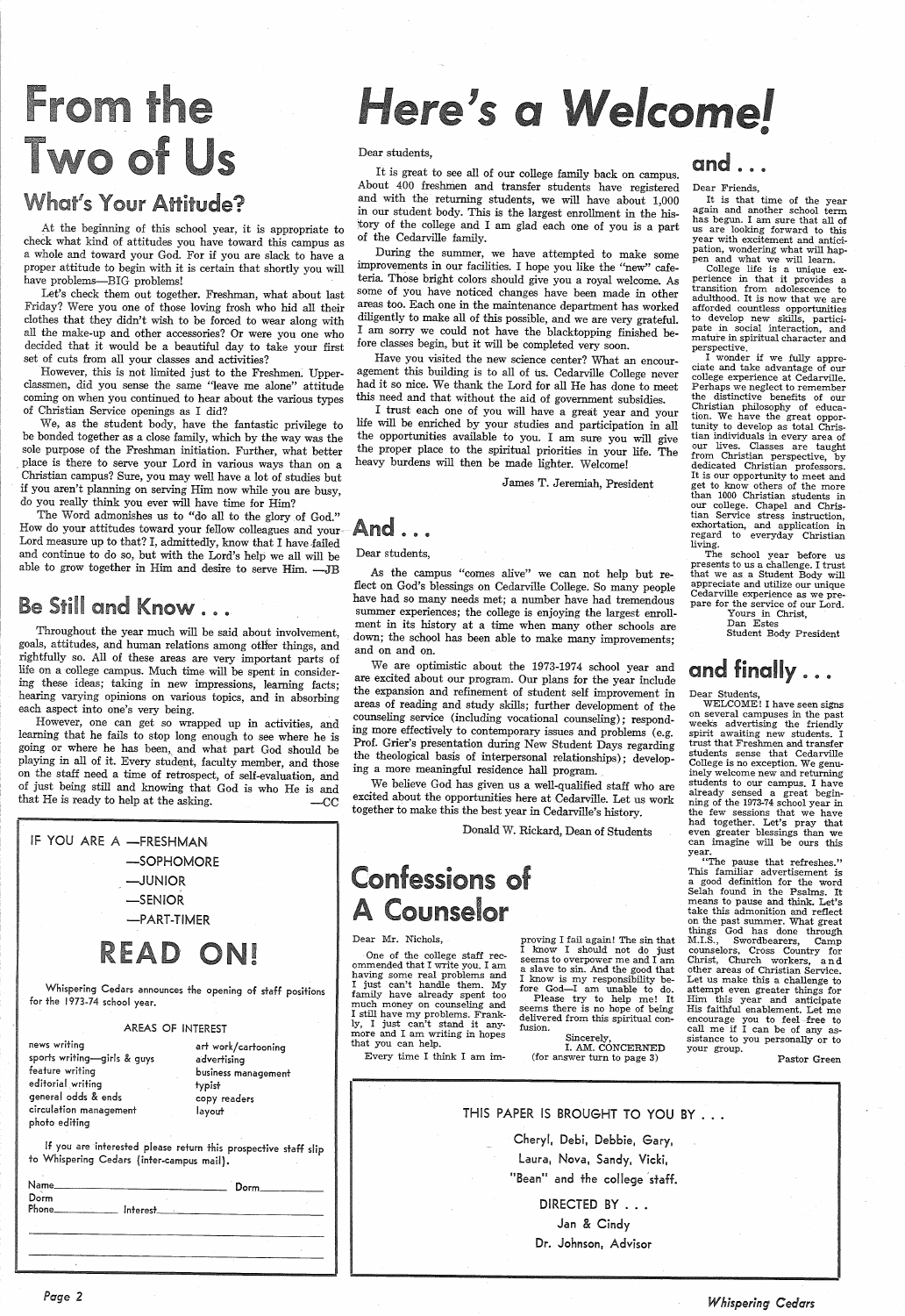The following tale is dedicated to the hard-working students who labour for the food service. This treatise will endeaver to depict the true-to-life adventures of a typical Cedarville College student's introduction to the difficult, but worthwhile, operations of the food service. Our typical student, whom we shall call Matilda, bursts through the cafeteria doors, weaves in and out of the already accumulating supper line, and skids to a halt just in time to grab a tray. Due to the fact that she is 25 minutes late, Matilda decides that a hurridly eaten dish of jello is her wisest choice for a meal that evening. After gulping down her "luxeous" supper, our heroine makes <sup>a</sup> mad rush into the kitchen where she must punch her work card into the time clock. After 60 seconds of desperately searching for her card, Matilda spies the allusive object directly in front of her nose, but as she tries to thurst her card into the clock, our plucky worker discovers that the time piece is clogged with <sup>a</sup> previously punched in time card. After her first surge of panic has ebbed, Matilda discovers <sup>a</sup> pencil which she utilizes to record her time. Subduing her excess energy she "calmly" walks out into the serving line where a member of the management gives her the interesting duty of dishing vegetables. Being overly energetic, Matilda exuberantly pushes the small dish of Jolly Green Giant peas to the far front of the serving counter where they promptly

## Counseling

bounce and tumble onto and around the mashed potatoes on the tray of some unfortunate diner. Immediately after apologizing profusely for her clumsiness, our undaunted heroine finds herself enedavoring to lift a large tray of creamed chicken from the bottom rack of the warmer. Unexpectedly, the metal container slips and quite to her amazement she stands watching a growing puddle of the main dish oozing onto the floor. With a red face, she finds <sup>a</sup>sponge and dust pan which suffice to clean up the mess. Realizing that this is Matilda's first day at the job, the management places her in front of a large tray of steaming silverware and "kindly" tells her to "get busy and dry silverware!" Still filled with good Spirits and undaunted by her previous mishaps, our heroine energetically grabs a handful of the silverware that has just emerged from the steaming hot dishwasher. OUCH! Knives, forks, and spoons are hurtled into remote corners of the kitchen.

#### ( continued from page 2)

#### Dear I. AM CONCERNED,

Yours is a hopeless case! It's no use; you've already worn yourself out in a hopeless struggle. You have been a real disappointment to your family and certainly to your Saviour.

You should have known that you would never get as strong as thes in that is within you. My suggestion to you is that you quit-, that's right-throw in the towel, admit defeat, give upresign yourself to the fact that takes.

Oh, yes, one more very important thing. I am recommending that you let Christ take your place in this struggle-you just watch and trust in Him with all your heart.

> Sincerely, Mr. Ken Nichols, Counselor



These letters were designed from Romans 7: 15-25 w her e Paul declares the extreme frustration of a Christian who is overcome by the power of sin. Paul suggests that we stop working so hard with self effort and put our complete confidence in Christ. He suggests, Oh, wretched man that I am, who shall deliver me from the body of this death-I thank God that through Christ I can have victory over sin and self.

Complete dependence upon God for His direction and blessing throughout this school year will allow you to be victorious in the most difficult situations. Let go and let God have His perfect way.

Maybe I will find it-reading you." Let my words to people be liable, To seek the TRUTH through thy Holy Bible. Oh, that my writing will proclaim thy name, Only through thy love will reach my fame. Permit me not come to an End, But rather-Let me just Begin.

The counseling service is located in room 104 in the new science center. Appointments may be made by calling 307 or by scheduling in the reception office in room 102.

*Whispering Cedars* 

## **Changes Come** To *Cedarville*

# feteria Blu

## by Two Typical Matildas

First of all, the new science building is now in use though there are still a few minor jobs to complete. Maintenance is presently working in the basement of the building preparing it to house the biology dept. They hope to have that completed before winter quarter.

Parts of West Williams, and Patterson Halls were remodeled. The walls were paneled in West. Hall.

All the halls and some of the rooms were repainted in Faith Hall and the Post Office gained a new floor. Alford & the gvm also were given a paint job.

Work is being completed now on widening streets. putting in new sidewalks. and providing additional parking.

WHY HOW  $WHAT$   $-$  really?

> $yet - yet$ What?

But He knows so much more of Us than we both know. That's His nature-Love. He gave us our love for Him (and each other).

Trembling slightly from this latest nervewracking experience, our w o e b e g on <sup>e</sup> worker tip toes into the now empty dining area. Spying a bucket of soapy water and <sup>a</sup>sponge, she decides to wash tables. "After all," she says to herself, ''what could possibly go wrong here?" With her arm ready to give out from washing half of the tables in the cafeteria, and her hair net having been captured by one of the giant green plants sta-tioned at the ends of various tables, Matilda is gently tapped on the shoulder and told that those tables had already been washed. Finally! The last dish has been put through the dishwasher, the last piece of silverware has been dried, the last table has been washed. Our courageous heroine limps into the kitchen to punch out. Oh, good, the time clock is fixed! In goes her time card, and in it stays ... it's stuck! "Oh, forget it," she moans, and turning slowly she quietly makes her way out of the cafeteria and into the sanity of the cool night air.



Dr. Jeremiah talks with Cross Country for Christ runners.



## **FROM THE<sup>®</sup>**

Poet's Pen

Oh, that my writing will proclaim thy name, Here, Master, is my quill, Use me according to thy will. Let me mark upon this page, To show new life to all age. Let my Words and Meaning be, Show that Christ liveth in me. Guide my pen to say no harm, To cause no heart to go alarm. Permit my words to soothe and rest, Put to hearts that Christian test: "What is it that I am to do,

"Beau"

Mr. Bauman moves equipment to New Science Building.

PSALMS 139:23 and 24 *Search* me O *God, and know my heart; fry* me, *and kn* <sup>o</sup>*w my thoughts; and* see if *there* be *any wicked way in* me, *and lead me in the way everlasting.* 

There were many out changes made on campus this summer and more improvements in the planning.

The cafeteria underwent a comnlete facelift. With the walls repainted, the carnet, the new furniture, new dranes. the plants, and the screens give the cafeteria a different look and atmosphere.

The Administration building was spruced up inside and out with new roofing, and paint.

There are many planned improvements to come.

There are plans to convert the old science building into general classrooms and faculty offices, so the rooms for classes in the Administration building can be used for the administration.

 There is also plans for two apartment buildings to b e constructed at the end of College Ave. (behind the GSC) for new single students. Cedar Park will probably be converted in to apartments for married students.

#### LOVE:

#### There

seemingly at times so tightly woven, yet at other times held by a lone thin thread.

Because you're You and I'm Me. So different

Time only tells what.

Will we ever know? (really know, for sure) He knows. Just Jesus knows for sure.

I do, though ... (love you!) Really. You know ...

i.m. His

*Page 3*